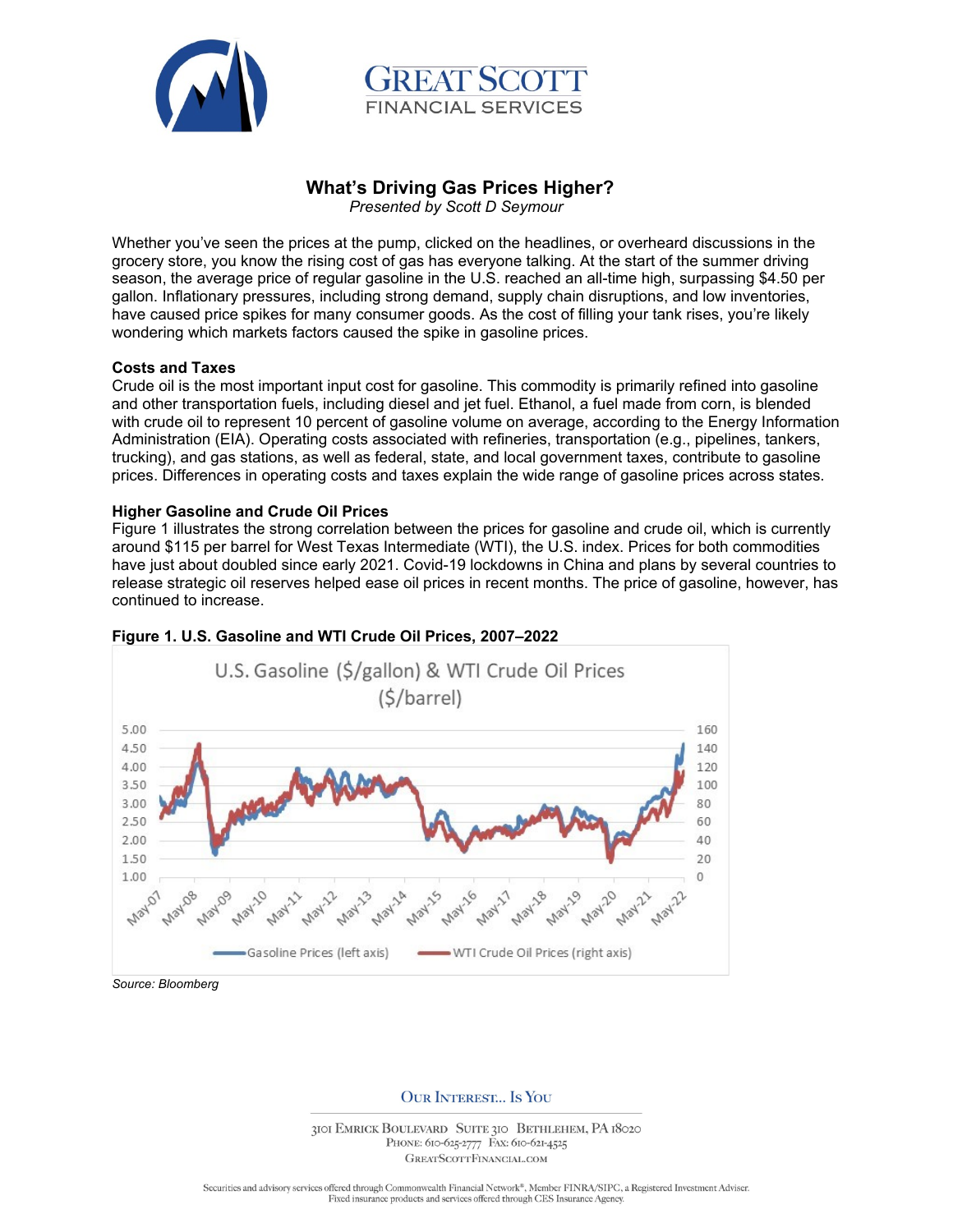#### **Decreased Refinery Capacity**

Demand for transportation fuels, such as gasoline, dropped sharply early in the pandemic when consumers stayed home, causing several refineries to close permanently. Global refinery capacity fell in 2021 for the first time in 30 years, according to the International Energy Agency (IEA). U.S. refinery capacity dropped to 2015 levels, as shown in Figure 2. Additionally, existing U.S. refineries have limited spare capacity with utilization rates above 93 percent, the highest since December 2019. Meanwhile, refiners are generating record profits from strong demand, capacity constraints, and a higher spread between prices for oil and refined products, such as gasoline.



**Figure 2. U.S. Refinery Capacity, 2007–2022**

#### **Lower Inventory and Higher Demand**

Both U.S. gasoline and oil inventories are at low seasonal levels compared to the five-year range, as shown in Figure 3, which highlights U.S. gasoline inventories. Gasoline and oil demand recovered faster than supply over the past two years while the economy bounces back from the pandemic. Refineries typically boost output before demand peaks during the summer; however, capacity constraints limit supply increases. Although the U.S. still imports oil because its refineries were initially designed to process heavy crude produced from other countries, such as Canada and Venezuela, higher U.S. exports have reduced inventories as Europe seeks to reduce its reliance on Russia for energy imports.

**OUR INTEREST... IS YOU** 

3101 EMRICK BOULEVARD SUITE 310 BETHLEHEM, PA 18020 PHONE: 610-625-2777 FAX: 610-621-4525 GREATSCOTTFINANCIAL.COM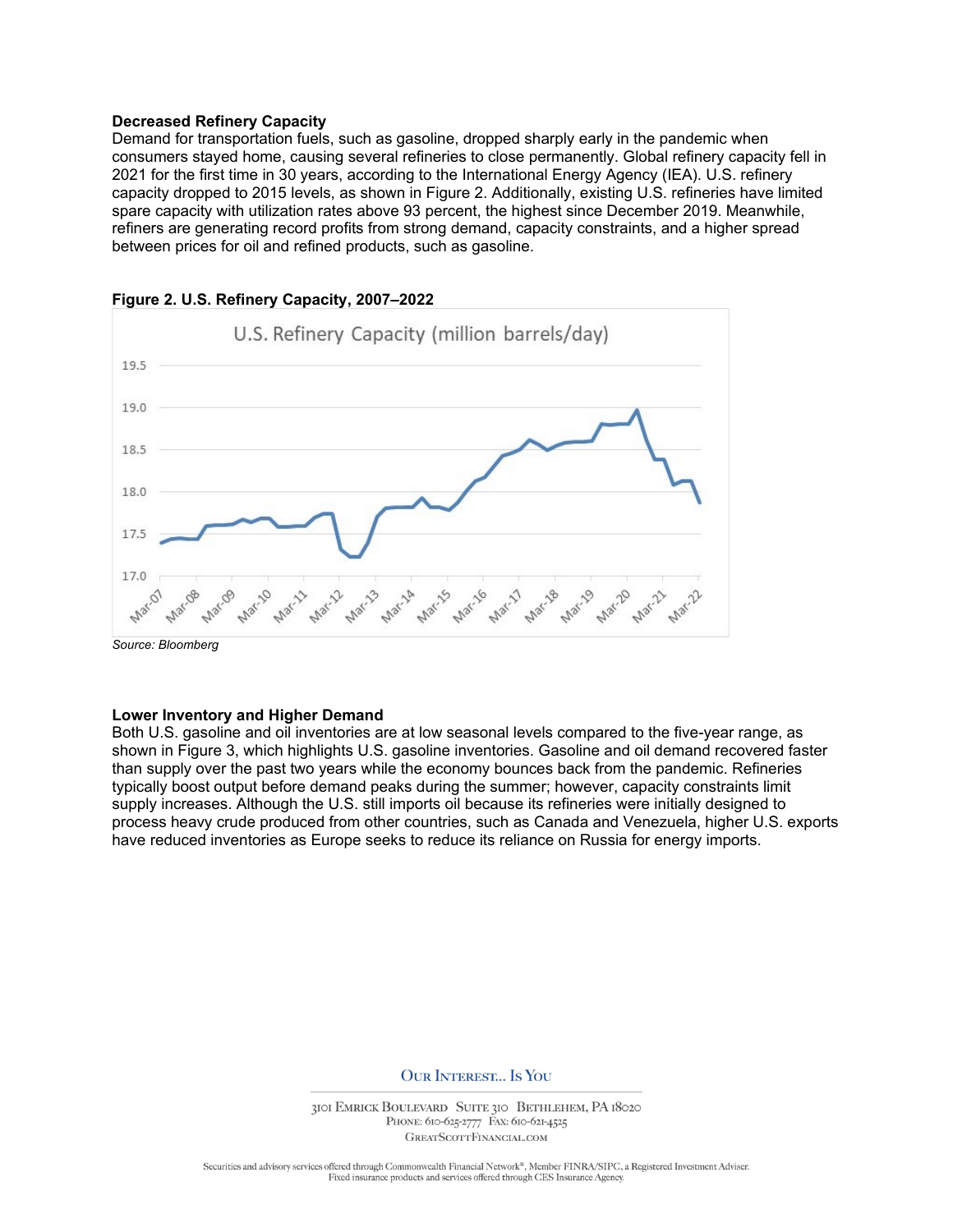

#### **Figure 3. U.S. Gasoline Stocks, 2020–2022**

## **Decline in Oil Supply**

Global oil producers quickly cut capital expenditures early in the pandemic to preserve cash for debt servicing and other operating expenses amid highly uncertain oil demand and plummeting prices that fell to around \$20 per barrel. Figure 4 illustrates the decline in oil production from the OPEC and the U.S., the world's two largest groups of producers. Supply from Russia, the world's third largest oil producing country behind Saudi Arabia, also declined after its invasion of Ukraine.



# **Figure 4. OPEC and U.S. Oil Production, 2012–2022**

**OUR INTEREST... IS YOU** 

3101 EMRICK BOULEVARD SUITE 310 BETHLEHEM, PA 18020 PHONE: 610-625-2777 FAX: 610-621-4525 GREATSCOTTFINANCIAL.COM

Securities and advisory services offered through Commonwealth Financial Network®, Member FINRA/SIPC, a Registered Investment Adviser. Fixed insurance products and services offered through CES Insurance Agency.